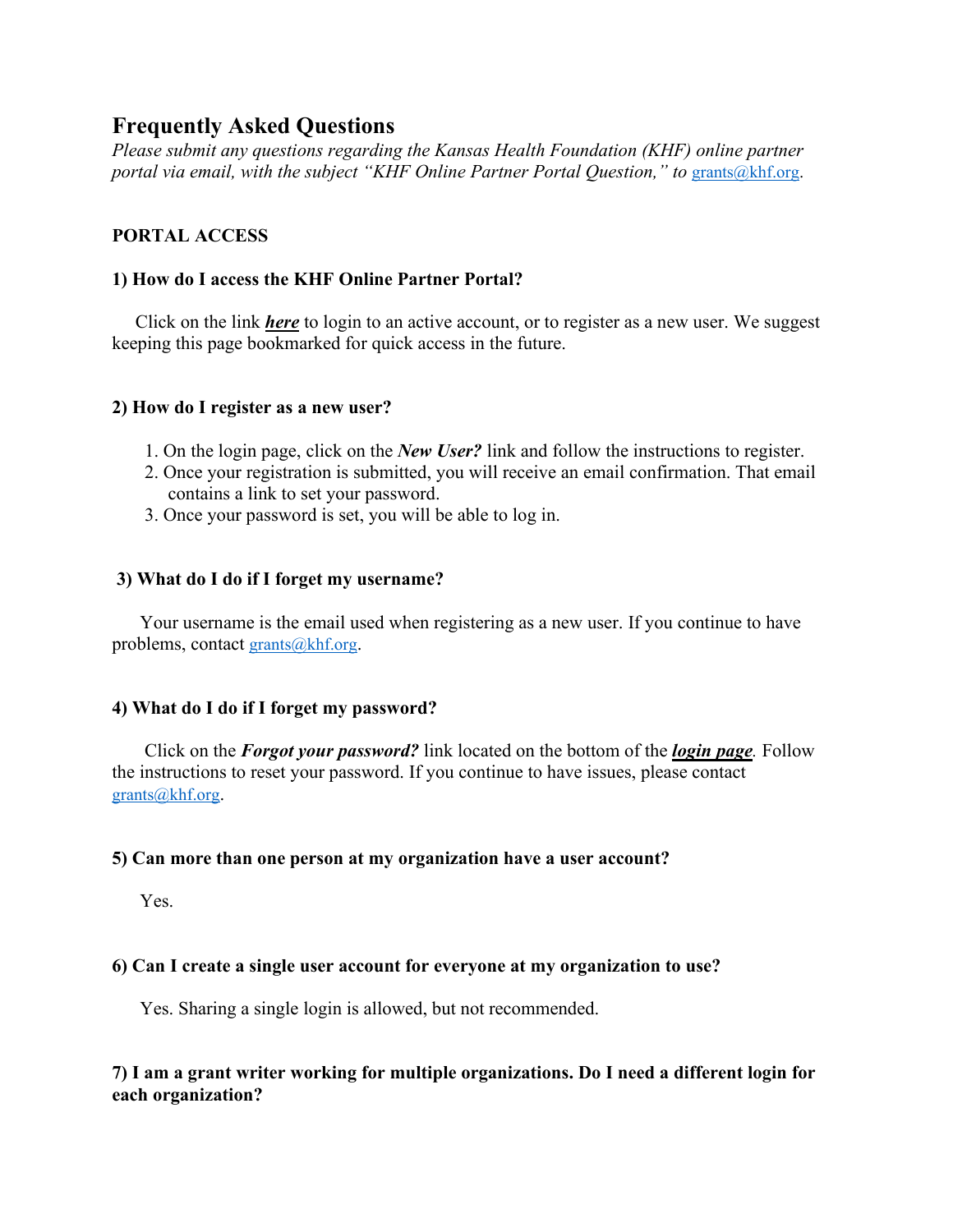No. Grant writers need to email KHF staff at  $grants@khf.org$  for assistance with user registration. Grant writers will have one user login and will need to communicate with KHF staff when submitting multiple proposals for one funding opportunity.

### **UPDATING CONTACT INFORMATION**

#### **8) How can I update my contact information?**

 In the top right-hand corner, click on your username. In the drop-down, click on *My Profile*. With the contact tab selected, click the *Edit* button located at the right-hand side of the page.

#### **9) How can I update my organization's information?**

 Click *Update Organizational Profile* box in the bottom navigation bar. Click on the edit pen on the right side of the field you would like to update. You can update all fields except the Legal Name and EIN. If you are needing to update the Legal name and/or EIN, please contact us at [grants@khf.org.](mailto:grants@khf.org) KHF staff will contact you if there are any questions regarding the updated changes.

#### **PROPOSALS**

#### **10) How do I apply for an open grant opportunity?**

At this time, there are no open grant opportunities. If you received an *Invitation to Apply* from a KHF staff member, click on the *Opportunity* box at the bottom navigation bar of the home page. Click on the *Opportunity* you have been invited to and enter the access code provided to you by a KHF staff member.

#### **11) Can I view previously submitted grant proposals, amendments, or reports?**

 Yes, if you would like to view any post-2019 grant proposals and reports. For past applications, navigate to the top toolbar and select *Applications*. From here you can view all active and closed applications. To view past reports or to complete a report, navigate to the top toolbar and select *Reports*. From here you can view past reports submitted and complete new reports if needed.

If you would like to view pre-2019 grant proposals, documents, amendments, and reports, please contact us at  $grants@khf.org.$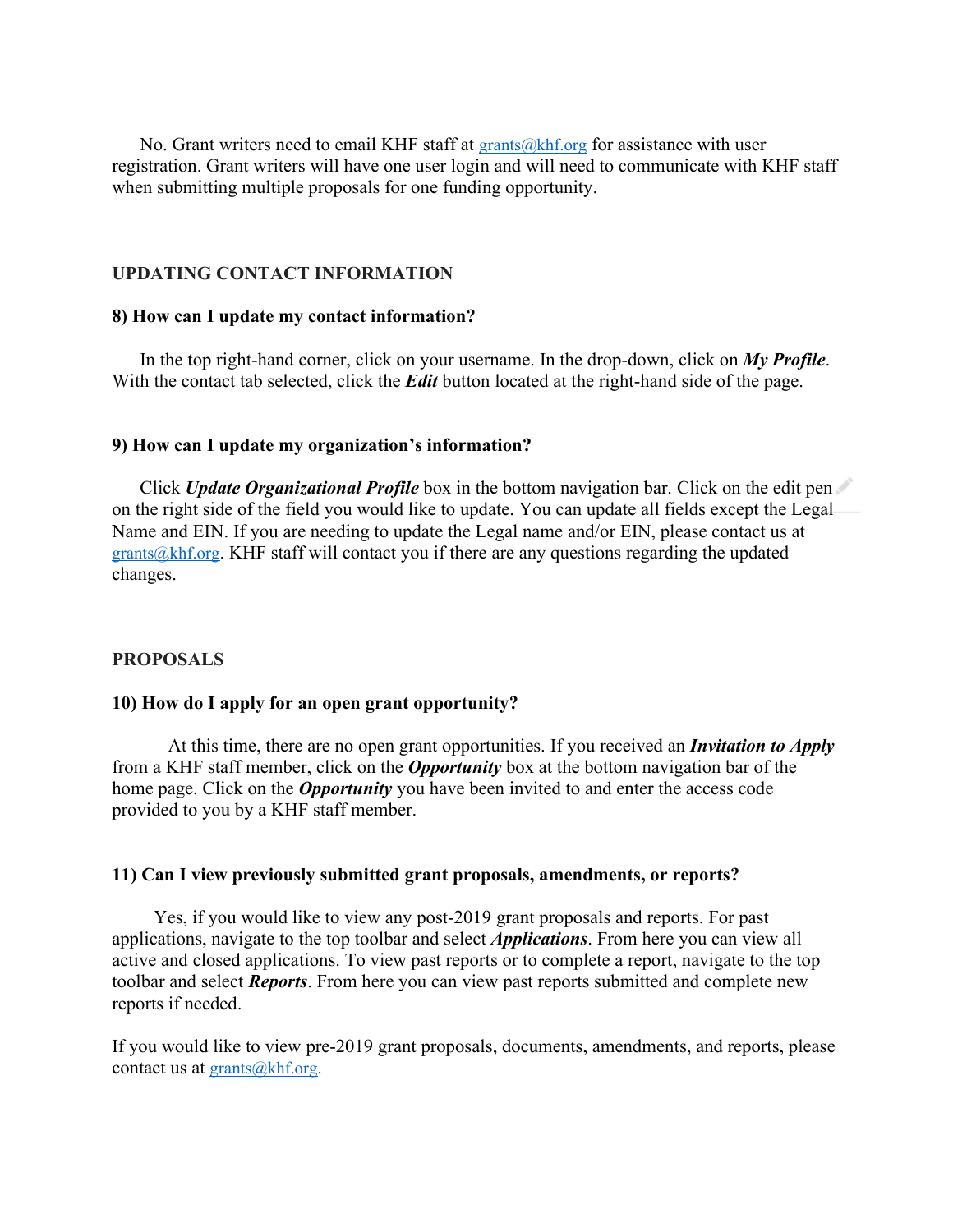#### **12) Do I have to complete my proposal in one session?**

 No. You can save the grant application and come back to complete it at a later time by clicking on *Applications* in the top navigation bar or the box labeled *Applications* on the bottom navigation bar.

#### **13) How can I edit a proposal that I have already submitted in the portal?**

 Contact a KHF staff member to request access to your proposal for editing. If your request is approved, the staff member will notify you when the proposal is available for editing.

#### **14) Can other people at my organization edit a proposal I created?**

 Yes. When adding a person to the *Contact* section of your proposal, select *Yes* when prompted to identify if that person should have access to the portal.

#### **15) How can I view the status of a proposal, report or amendment?**

The status of a proposal, report or amendment is listed in the *Status* column.

### **16) How can I access documents associated with my proposal after I've submitted it to KHF?**

 Any document associated with a funding request can be accessed in the *Files* section of the request's proposal.

#### **AMENDMENTS**

#### **17) Is it possible to amend a grant agreement?**

 Yes. Grant amendments must be submitted for consideration within 60 days of the grant end date. The following events require an amendment to a grant agreement:

 1. No-Cost Extension: The grant is ending within 60 days and something has occurred that makes it necessary to extend beyond the end date to accomplish the purpose of the funding.

 2. Budget Change: It becomes necessary to use funds differently than originally indicated in the approved budget to accomplish the purpose of funding.

 3. Waiver of Requirement(s): Something has occurred that makes a requirement listed in the signed agreement no longer relevant or necessary.